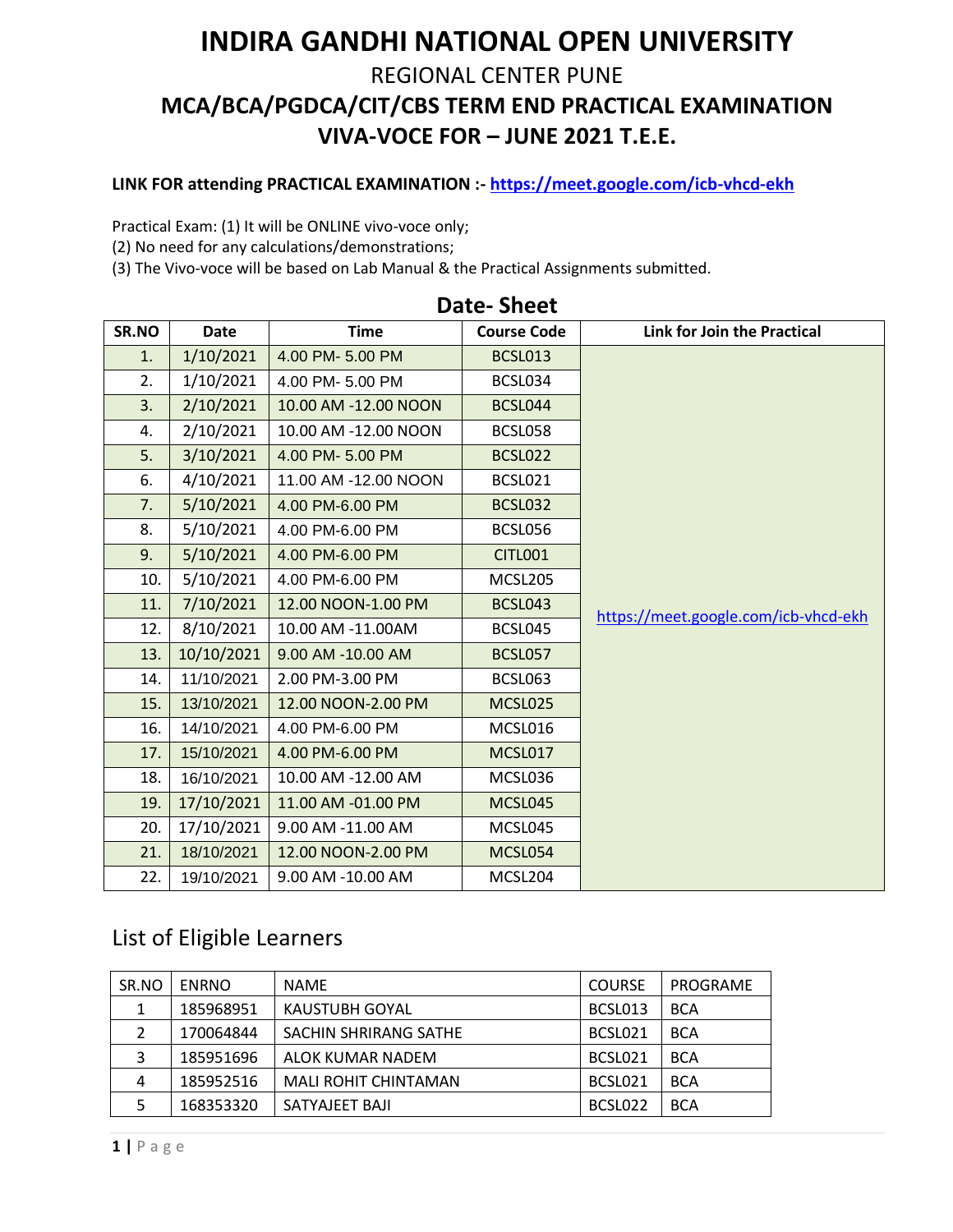| SR.NO          | <b>ENRNO</b> | <b>NAME</b>                 | <b>COURSE</b> | PROGRAME   |
|----------------|--------------|-----------------------------|---------------|------------|
| 6              | 170064844    | SACHIN SHRIRANG SATHE       | BCSL022       | <b>BCA</b> |
| $\overline{7}$ | 170065742    | AVINASH DSOUZA              | BCSL022       | <b>BCA</b> |
| 8              | 185951696    | ALOK KUMAR NADEM            | BCSL022       | <b>BCA</b> |
| 9              | 185952190    | PANDIT SHITAL ANANDKUMAR    | BCSL022       | <b>BCA</b> |
| 10             | 185952516    | <b>MALI ROHIT CHINTAMAN</b> | BCSL022       | <b>BCA</b> |
| 11             | 170064844    | SACHIN SHRIRANG SATHE       | BCSL032       | <b>BCA</b> |
| 12             | 185952516    | <b>MALI ROHIT CHINTAMAN</b> | BCSL032       | <b>BCA</b> |
| 13             | 185951696    | ALOK KUMAR NADEM            | BCSL034       | <b>BCA</b> |
| 14             | 170064844    | SACHIN SHRIRANG SATHE       | BCSL043       | <b>BCA</b> |
| 15             | 170065742    | AVINASH DSOUZA              | BCSL043       | <b>BCA</b> |
| 16             | 180621805    | <b>GAURAV PANDEY</b>        | BCSL043       | <b>BCA</b> |
| 17             | 185968951    | KAUSTUBH GOYAL              | BCSL043       | <b>BCA</b> |
| 18             | 170064844    | SACHIN SHRIRANG SATHE       | BCSL044       | <b>BCA</b> |
| 19             | 185952190    | PANDIT SHITAL ANANDKUMAR    | BCSL044       | <b>BCA</b> |
| 20             | 185968951    | KAUSTUBH GOYAL              | BCSL044       | <b>BCA</b> |
| 21             | 168353320    | SATYAJEET BAJI              | BCSL045       | <b>BCA</b> |
| 22             | 170064844    | SACHIN SHRIRANG SATHE       | BCSL045       | <b>BCA</b> |
| 23             | 185968951    | <b>KAUSTUBH GOYAL</b>       | BCSL045       | <b>BCA</b> |
| 24             | 170067667    | UTAGE SHIRISH GULAB         | BCSL056       | <b>BCA</b> |
| 25             | 180613324    | ROY NITU SHASHIKANT         | BCSL056       | <b>BCA</b> |
| 26             | 180619593    | POOJA RAJENDRA DHONDGE      | BCSL056       | <b>BCA</b> |
| 27             | 185968951    | KAUSTUBH GOYAL              | BCSL056       | <b>BCA</b> |
| 28             | 170066181    | <b>AMIT ROY</b>             | BCSL057       | <b>BCA</b> |
| 29             | 170067667    | UTAGE SHIRISH GULAB         | BCSL057       | <b>BCA</b> |
| 30             | 175688936    | PRIYANSHI JAIN              | BCSL057       | <b>BCA</b> |
| 31             | 180613324    | ROY NITU SHASHIKANT         | BCSL057       | <b>BCA</b> |
| 32             | 180619593    | POOJA RAJENDRA DHONDGE      | BCSL057       | <b>BCA</b> |
| 33             | 180621805    | <b>GAURAV PANDEY</b>        | BCSL057       | <b>BCA</b> |
| 34             | 185952516    | MALI ROHIT CHINTAMAN        | BCSL057       | <b>BCA</b> |
| 35             | 185968951    | KAUSTUBH GOYAL              | BCSL057       | <b>BCA</b> |
| 36             | 168353320    | SATYAJEET BAJI              | BCSL058       | <b>BCA</b> |
| 37             | 168484764    | PUJA KUMARI                 | BCSL058       | <b>BCA</b> |
| 38             | 170065742    | AVINASH DSOUZA              | BCSL058       | <b>BCA</b> |
| 39             | 170066181    | <b>AMIT ROY</b>             | BCSL058       | <b>BCA</b> |
| 40             | 170067667    | UTAGE SHIRISH GULAB         | BCSL058       | <b>BCA</b> |
| 41             | 175720662    | CHAUDHARI SAMIKSHA VITTHAL  | BCSL058       | <b>BCA</b> |
| 42             | 180613324    | ROY NITU SHASHIKANT         | BCSL058       | <b>BCA</b> |
| 43             | 180619586    | ABHISHEK GOPALRAO PARKHE    | BCSL058       | <b>BCA</b> |
| 44             | 180619593    | POOJA RAJENDRA DHONDGE      | BCSL058       | <b>BCA</b> |
| 45             | 180621805    | <b>GAURAV PANDEY</b>        | BCSL058       | <b>BCA</b> |
| 46             | 185952516    | <b>MALI ROHIT CHINTAMAN</b> | BCSL058       | <b>BCA</b> |
| 47             | 185968951    | KAUSTUBH GOYAL              | BCSL058       | <b>BCA</b> |
| 48             | 170067667    | UTAGE SHIRISH GULAB         | BCSL063       | <b>BCA</b> |
| 49             | 175688936    | PRIYANSHI JAIN              | BCSL063       | <b>BCA</b> |
| 50             | 180613324    | ROY NITU SHASHIKANT         | BCSL063       | <b>BCA</b> |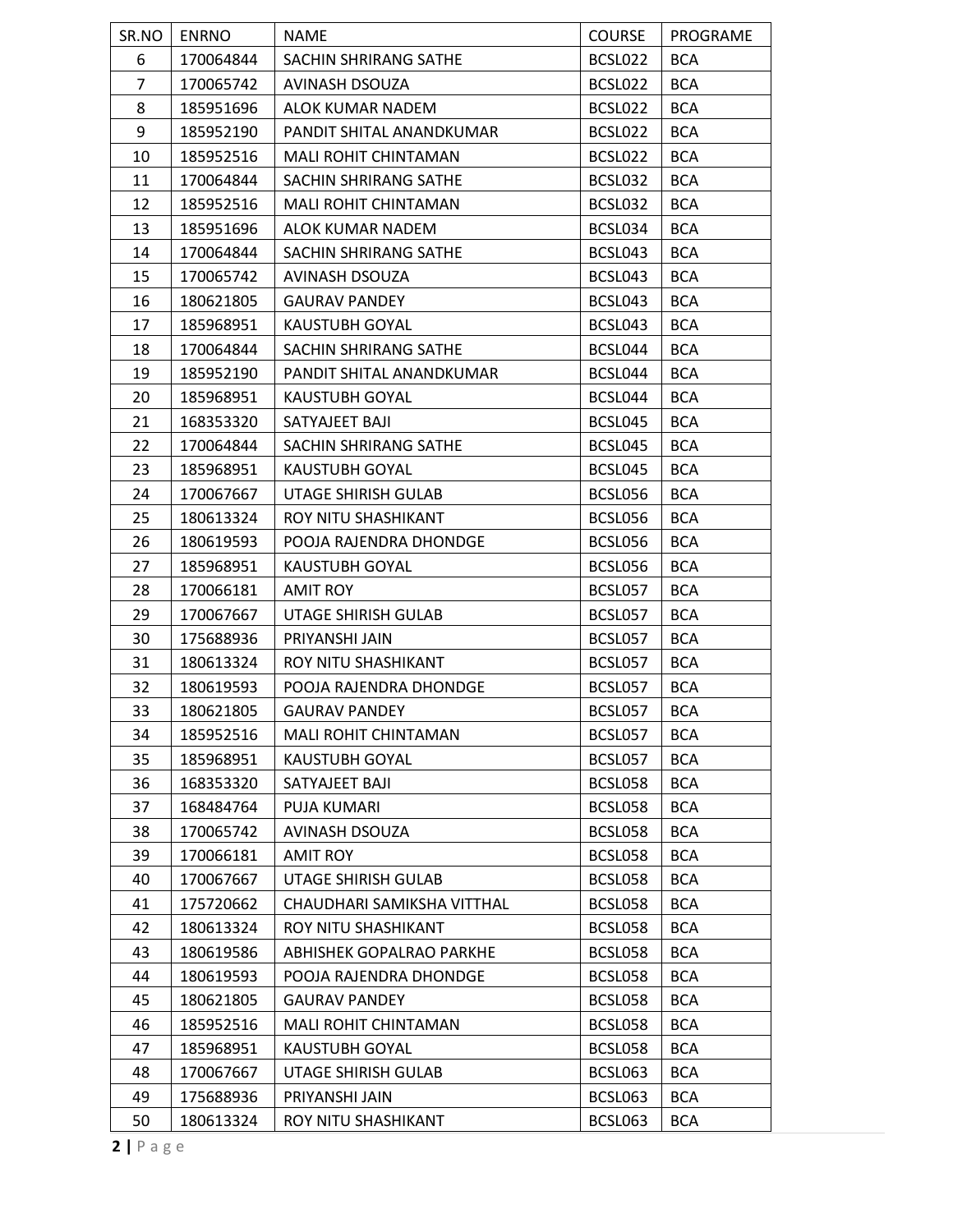| SR.NO | <b>ENRNO</b> | <b>NAME</b>                  | <b>COURSE</b> | PROGRAME     |
|-------|--------------|------------------------------|---------------|--------------|
| 51    | 180619593    | POOJA RAJENDRA DHONDGE       | BCSL063       | <b>BCA</b>   |
| 52    | 180621805    | <b>GAURAV PANDEY</b>         | BCSL063       | <b>BCA</b>   |
| 53    | 185952190    | PANDIT SHITAL ANANDKUMAR     | BCSL063       | <b>BCA</b>   |
| 54    | 185952516    | MALI ROHIT CHINTAMAN         | BCSL063       | <b>BCA</b>   |
| 55    | 185968951    | KAUSTUBH GOYAL               | BCSL063       | <b>BCA</b>   |
| 56    | 195531080    | DHANRAJ KALGI                | CITL001       | <b>CBS</b>   |
| 57    | 2100504523   | BHARDWAJ MANGESH UMESH       | CITL001       | <b>CIT</b>   |
| 58    | 163294477    | THAKKAR PAYALBEN MAHESHKUMAR | MCSL016       | <b>MCA</b>   |
| 59    | 170064844    | SACHIN SHRIRANG SATHE        | MCSL016       | <b>BCA</b>   |
| 60    | 175688936    | PRIYANSHI JAIN               | MCSL016       | <b>BCA</b>   |
| 61    | 179614030    | LAM KHANSUAN TONSING         | MCSL016       | <b>MCA</b>   |
| 62    | 180613324    | ROY NITU SHASHIKANT          | MCSL016       | <b>BCA</b>   |
| 63    | 180621805    | <b>GAURAV PANDEY</b>         | MCSL016       | <b>BCA</b>   |
| 64    | 185968951    | <b>KAUSTUBH GOYAL</b>        | MCSL016       | <b>BCA</b>   |
| 65    | 187603630    | ROHIT GHANSHYAM NYATI        | MCSL016       | <b>MCA</b>   |
| 66    | 190782542    | <b>GUDIPALLI MARUTHI</b>     | MCSL016       | <b>MCA</b>   |
| 67    | 195544900    | CHHAJED DIVYA AJITKUMAR      | MCSL016       | <b>MCA</b>   |
| 68    | 2000781118   | MONALI MADHUKAR MHARNUR      | MCSL016       | <b>MCA</b>   |
| 69    | 2000927590   | MUKESH RAVI BHATIA           | MCSL016       | <b>PGDCA</b> |
| 70    | 2001242321   | LOUREMBAM CHAOBA SINGH       | MCSL016       | <b>MCA</b>   |
| 71    | 2004154775   | <b>ARJUN PATIL</b>           | MCSL016       | <b>MCA</b>   |
| 72    | 2006570236   | JANHVI DHANANJAY WARDEKAR    | MCSL016       | <b>PGDCA</b> |
| 73    | 2006602971   | TUSHAR ANANT SONAWANE        | MCSL016       | <b>PGDCA</b> |
| 74    | 163294477    | THAKKAR PAYALBEN MAHESHKUMAR | MCSL017       | <b>MCA</b>   |
| 75    | 179614030    | LAM KHANSUAN TONSING         | MCSL017       | <b>MCA</b>   |
| 76    | 185962628    | KANTIMAHANTI SAI HITESH      | MCSL017       | <b>MCA</b>   |
| 77    | 187603630    | ROHIT GHANSHYAM NYATI        | MCSL017       | <b>MCA</b>   |
| 78    | 190782542    | <b>GUDIPALLI MARUTHI</b>     | MCSL017       | <b>MCA</b>   |
| 79    | 195536437    | KIRTI MENDHIRATTA            | MCSL017       | <b>MCA</b>   |
| 80    | 195536928    | PRAVIN KUMAR                 | MCSL017       | <b>MCA</b>   |
| 81    | 195544269    | KULKARNI AMRUTA GOVINDRAO    | MCSL017       | <b>MCA</b>   |
| 82    | 195544900    | CHHAJED DIVYA AJITKUMAR      | MCSL017       | <b>MCA</b>   |
| 83    | 195561455    | DIVYA SETIA                  | MCSL017       | <b>MCA</b>   |
| 84    | 2000781118   | MONALI MADHUKAR MHARNUR      | MCSL017       | <b>MCA</b>   |
| 85    | 2000927590   | MUKESH RAVI BHATIA           | MCSL017       | <b>PGDCA</b> |
| 86    | 2001242321   | LOUREMBAM CHAOBA SINGH       | MCSL017       | <b>MCA</b>   |
| 87    | 2004154775   | <b>ARJUN PATIL</b>           | MCSL017       | <b>MCA</b>   |
| 88    | 2006570236   | JANHVI DHANANJAY WARDEKAR    | MCSL017       | <b>PGDCA</b> |
| 89    | 2006602971   | <b>TUSHAR ANANT SONAWANE</b> | MCSL017       | <b>PGDCA</b> |
| 90    | 156196270    | SARIKA BHAUSAHEB PATIL       | MCSL025       | <b>MCA</b>   |
| 91    | 163294477    | THAKKAR PAYALBEN MAHESHKUMAR | MCSL025       | <b>MCA</b>   |
| 92    | 180513651    | SAGAR GUPTA                  | MCSL025       | <b>MCA</b>   |
| 93    | 185962413    | MAHAJAN DARSHAN ASHOK        | MCSL025       | <b>MCA</b>   |
| 94    | 185962563    | WALKE VISHAL GAJANANRAO      | MCSL025       | <b>MCA</b>   |
| 95    | 185962628    | KANTIMAHANTI SAI HITESH      | MCSL025       | MCA          |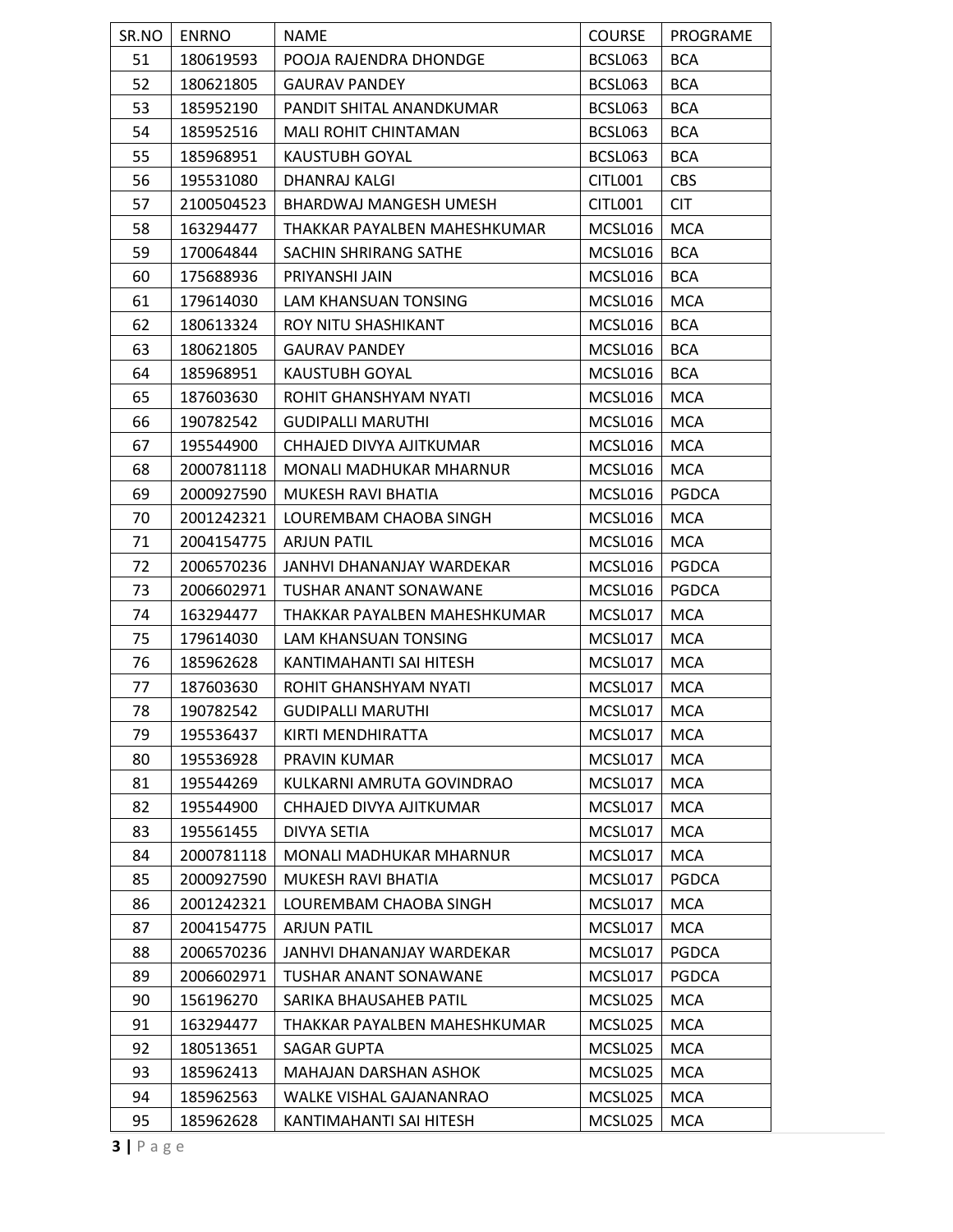| SR.NO | <b>ENRNO</b> | <b>NAME</b>                     | <b>COURSE</b> | PROGRAME     |
|-------|--------------|---------------------------------|---------------|--------------|
| 96    | 187603630    | ROHIT GHANSHYAM NYATI           | MCSL025       | <b>MCA</b>   |
| 97    | 190768960    | PUSHPA OJHA                     | MCSL025       | <b>MCA</b>   |
| 98    | 195544900    | CHHAJED DIVYA AJITKUMAR         | MCSL025       | <b>MCA</b>   |
| 99    | 2000809004   | <b>HIMANSHI</b>                 | MCSL025       | <b>MCA</b>   |
| 100   | 2000927590   | MUKESH RAVI BHATIA              | MCSL025       | <b>PGDCA</b> |
| 101   | 2000957085   | LAKSHITA UPADHYAY               | MCSL025       | <b>MCA</b>   |
| 102   | 2002233216   | PRAGATI KUMAR SHRIVASTAVA       | MCSL025       | <b>MCA</b>   |
| 103   | 2002340467   | LAKSHYA KHANDELWAL              | MCSL025       | <b>MCA</b>   |
| 104   | 2002507359   | SWALEHAPARVEEN MAINUDDIN MOMIN  | MCSL025       | <b>MCA</b>   |
| 105   | 2002599972   | PESHAVE SHRUTI MANOHAR          | MCSL025       | <b>PGDCA</b> |
| 106   | 2002824688   | SATYENDRA KUMAR KUSHWAHA        | MCSL025       | <b>MCA</b>   |
| 107   | 2003276336   | SAURABH DILIP PATHAK            | MCSL025       | <b>MCA</b>   |
| 108   | 2003759946   | <b>JULIE KUMARI</b>             | MCSL025       | <b>MCA</b>   |
| 109   | 2004154775   | <b>ARJUN PATIL</b>              | MCSL025       | <b>MCA</b>   |
| 110   | 2004273244   | UPASANA SHARMA                  | MCSL025       | <b>MCA</b>   |
| 111   | 2004273434   | <b>MANIK PRUTHI</b>             | MCSL025       | <b>MCA</b>   |
| 112   | 2004324526   | SACHIN VARDANI                  | MCSL025       | <b>MCA</b>   |
| 113   | 2006570236   | JANHVI DHANANJAY WARDEKAR       | MCSL025       | PGDCA        |
| 114   | 2006602971   | <b>TUSHAR ANANT SONAWANE</b>    | MCSL025       | <b>PGDCA</b> |
| 115   | 163294477    | THAKKAR PAYALBEN MAHESHKUMAR    | MCSL036       | <b>MCA</b>   |
| 116   | 175705606    | NITAVE ANJALI SUBHASH           | MCSL036       | <b>MCA</b>   |
| 117   | 176588901    | <b>JAIBIR</b>                   | MCSL036       | <b>MCA</b>   |
| 118   | 180513651    | <b>SAGAR GUPTA</b>              | MCSL036       | <b>MCA</b>   |
| 119   | 180613324    | ROY NITU SHASHIKANT             | MCSL036       | <b>MCA</b>   |
| 120   | 180614420    | LATHA S S                       | MCSL036       | <b>MCA</b>   |
| 121   | 185958019    | TRUSHNA BALSHIRAM PABALE        | MCSL036       | <b>MCA</b>   |
| 122   | 185962413    | <b>MAHAJAN DARSHAN ASHOK</b>    | MCSL036       | <b>MCA</b>   |
| 123   | 185962603    | PRIYANKA SHINDE                 | MCSL036       | <b>MCA</b>   |
| 124   | 185963447    | ADITAYA YADAV                   | MCSL036       | <b>MCA</b>   |
| 125   | 187603630    | ROHIT GHANSHYAM NYATI           | MCSL036       | <b>MCA</b>   |
| 126   | 195542409    | CHITKOTI SHANTANU SOMNATH       | MCSL036       | <b>MCA</b>   |
| 127   | 195565674    | JYOTSNA JYOTIRMAYEE BEHERA      | MCSL036       | <b>MCA</b>   |
| 128   | 195575650    | SHAIKH JAMIR USMAN              | MCSL036       | <b>MCA</b>   |
| 129   | 195578119    | RUPALI VAIBHAV KHENGRE          | MCSL036       | <b>MCA</b>   |
| 130   | 2000382761   | MAHAJAN RAJESHBHAI GOVINDBHAI   | MCSL036       | <b>MCA</b>   |
| 131   | 2000383074   | KUTE DHANASHREE DINKAR          | MCSL036       | <b>MCA</b>   |
| 132   | 2000383270   | APOORV DUBEY                    | MCSL036       | <b>MCA</b>   |
| 133   | 2000387362   | AHMAD AMEEN                     | MCSL036       | <b>MCA</b>   |
| 134   | 2000957085   | LAKSHITA UPADHYAY               | MCSL036       | <b>MCA</b>   |
| 135   | 2001030894   | ANUJ PATHAK                     | MCSL036       | <b>MCA</b>   |
| 136   | 2001309153   | NAVEEN KHURANA                  | MCSL036       | <b>MCA</b>   |
| 137   | 2001313045   | <b>VIVEK MISHRA</b>             | MCSL036       | <b>MCA</b>   |
| 138   | 2001650257   | AYUSH JAIN                      | MCSL036       | <b>MCA</b>   |
| 139   | 2002184343   | DEEPIKA RAJESH SOLANKI          | MCSL036       | <b>MCA</b>   |
| 140   | 172872145    | <b>GHORPADE SHRADDHA BALAJI</b> | MCSL045       | <b>MCA</b>   |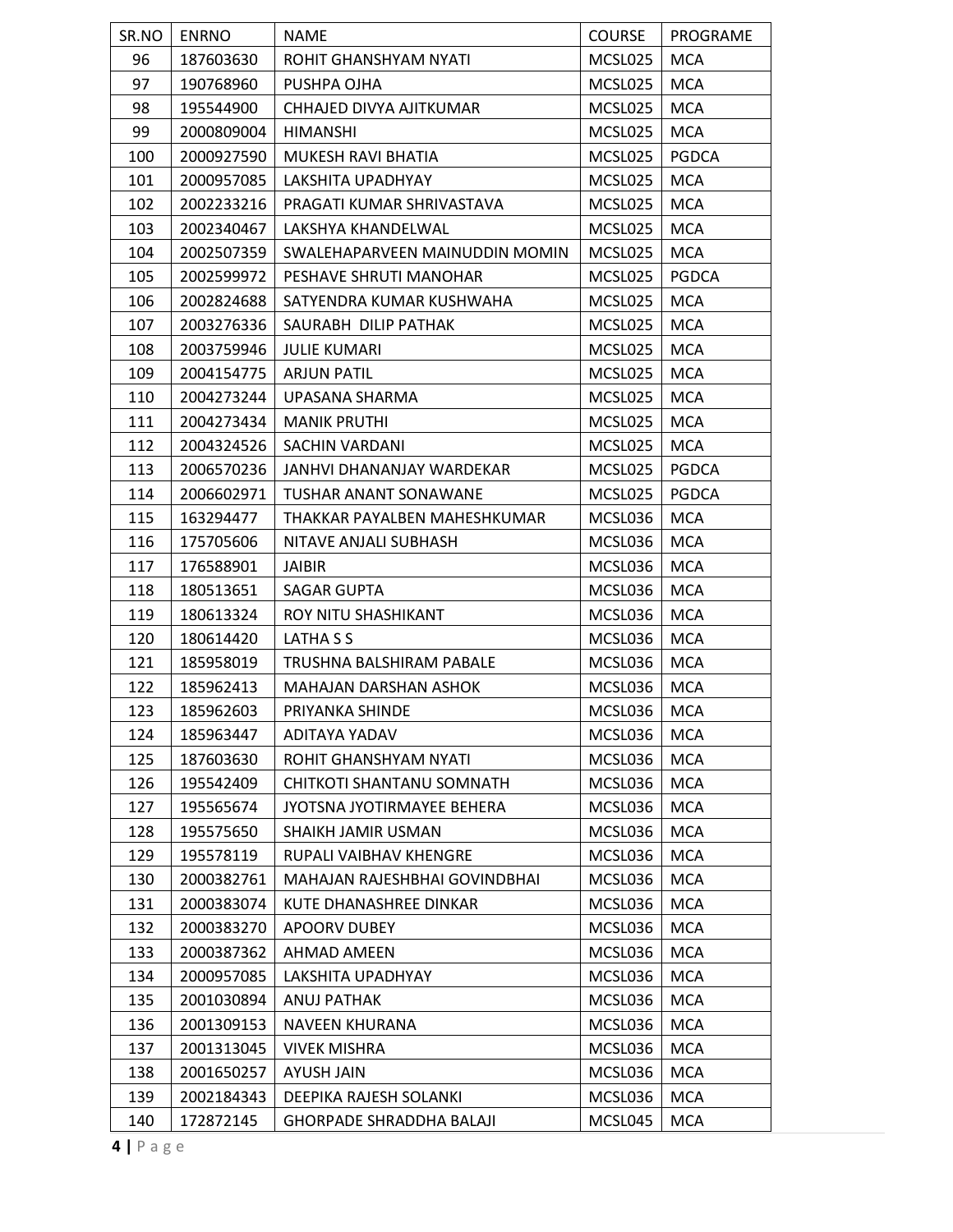| SR.NO | ENRNO     | <b>NAME</b>                     | <b>COURSE</b> | PROGRAME   |
|-------|-----------|---------------------------------|---------------|------------|
| 141   | 175705606 | NITAVE ANJALI SUBHASH           | MCSL045       | <b>MCA</b> |
| 142   | 175720741 | SHAH MAITRY DIPAKKUMAR          | MCSL045       | <b>MCA</b> |
| 143   | 176588901 | JAIBIR                          | MCSL045       | <b>MCA</b> |
| 144   | 180513651 | <b>SAGAR GUPTA</b>              | MCSL045       | <b>MCA</b> |
| 145   | 185958019 | TRUSHNA BALSHIRAM PABALE        | MCSL045       | <b>MCA</b> |
| 146   | 185962603 | PRIYANKA SHINDE                 | MCSL045       | <b>MCA</b> |
| 147   | 185963447 | ADITAYA YADAV                   | MCSL045       | <b>MCA</b> |
| 148   | 185968478 | BANTHIYA ARCHANA SANJAY         | MCSL045       | <b>MCA</b> |
| 149   | 190767708 | SABA PARVEEN                    | MCSL045       | <b>MCA</b> |
| 150   | 192013996 | <b>ROHIT THAKUR</b>             | MCSL045       | <b>MCA</b> |
| 151   | 195536437 | KIRTI MENDHIRATTA               | MCSL045       | <b>MCA</b> |
| 152   | 195536570 | <b>MUSKAN</b>                   | MCSL045       | <b>MCA</b> |
| 153   | 195536627 | SANJEEV KUMAR YADAV             | MCSL045       | <b>MCA</b> |
| 154   | 195536666 | DIKSHA BAHAL                    | MCSL045       | <b>MCA</b> |
| 155   | 195536680 | <b>CHETNA BHOLA</b>             | MCSL045       | <b>MCA</b> |
| 156   | 195536928 | PRAVIN KUMAR                    | MCSL045       | <b>MCA</b> |
| 157   | 195538161 | <b>MANSI BAJAJ</b>              | MCSL045       | <b>MCA</b> |
| 158   | 195538344 | <b>MANSI</b>                    | MCSL045       | <b>MCA</b> |
| 159   | 195540570 | ADAWADE VRUSHALI MANOHAR        | MCSL045       | <b>MCA</b> |
| 160   | 195542409 | CHITKOTI SHANTANU SOMNATH       | MCSL045       | <b>MCA</b> |
| 161   | 195543307 | UDAY NARAYAN CHOUDHARY          | MCSL045       | <b>MCA</b> |
| 162   | 195544269 | KULKARNI AMRUTA GOVINDRAO       | MCSL045       | <b>MCA</b> |
| 163   | 195546209 | ROUNAK MUCHHAL                  | MCSL045       | <b>MCA</b> |
| 164   | 195547866 | DHUDHE KAJAL RAMDASJI           | MCSL045       | <b>MCA</b> |
| 165   | 195556596 | AANCHAL PAL                     | MCSL045       | <b>MCA</b> |
| 166   | 195561423 | HIMANSHU BAKSHI                 | MCSL045       | <b>MCA</b> |
| 167   | 195561455 | DIVYA SETIA                     | MCSL045       | <b>MCA</b> |
| 168   | 195563498 | <b>GANESH KAILAS SOMANI</b>     | MCSL045       | <b>MCA</b> |
| 169   | 195563821 | AMOL SHANKAR BANDI              | MCSL045       | <b>MCA</b> |
| 170   | 195565563 | SUBBULAKSHMI R SANKARADOSS YAD  | MCSL045       | <b>MCA</b> |
| 171   | 195565588 | <b>SWETHA</b>                   | MCSL045       | <b>MCA</b> |
| 172   | 195565674 | JYOTSNA JYOTIRMAYEE BEHERA      | MCSL045       | <b>MCA</b> |
| 173   | 195565681 | <b>DELSY DABRE</b>              | MCSL045       | <b>MCA</b> |
| 174   | 195576510 | PATIL SHUBHAM UDAY              | MCSL045       | <b>MCA</b> |
| 175   | 195579278 | RAHIMODDIN NAIKWADE             | MCSL045       | <b>MCA</b> |
| 176   | 195732960 | SAGAR MISHRA                    | MCSL045       | <b>MCA</b> |
| 177   | 116796030 | RAHUL SHARMA                    | MCSL054       | <b>MCA</b> |
| 178   | 170505150 | SAMEER RAKSHE                   | MCSL054       | <b>MCA</b> |
| 179   | 172872145 | <b>GHORPADE SHRADDHA BALAJI</b> | MCSL054       | <b>MCA</b> |
| 180   | 185544563 | ANAND SINGH                     | MCSL054       | <b>MCA</b> |
| 181   | 185962563 | WALKE VISHAL GAJANANRAO         | MCSL054       | <b>MCA</b> |
| 182   | 185962603 | PRIYANKA SHINDE                 | MCSL054       | <b>MCA</b> |
| 183   | 185962628 | KANTIMAHANTI SAI HITESH         | MCSL054       | <b>MCA</b> |
| 184   | 185963447 | ADITAYA YADAV                   | MCSL054       | <b>MCA</b> |
| 185   | 187603630 | ROHIT GHANSHYAM NYATI           | MCSL054       | <b>MCA</b> |